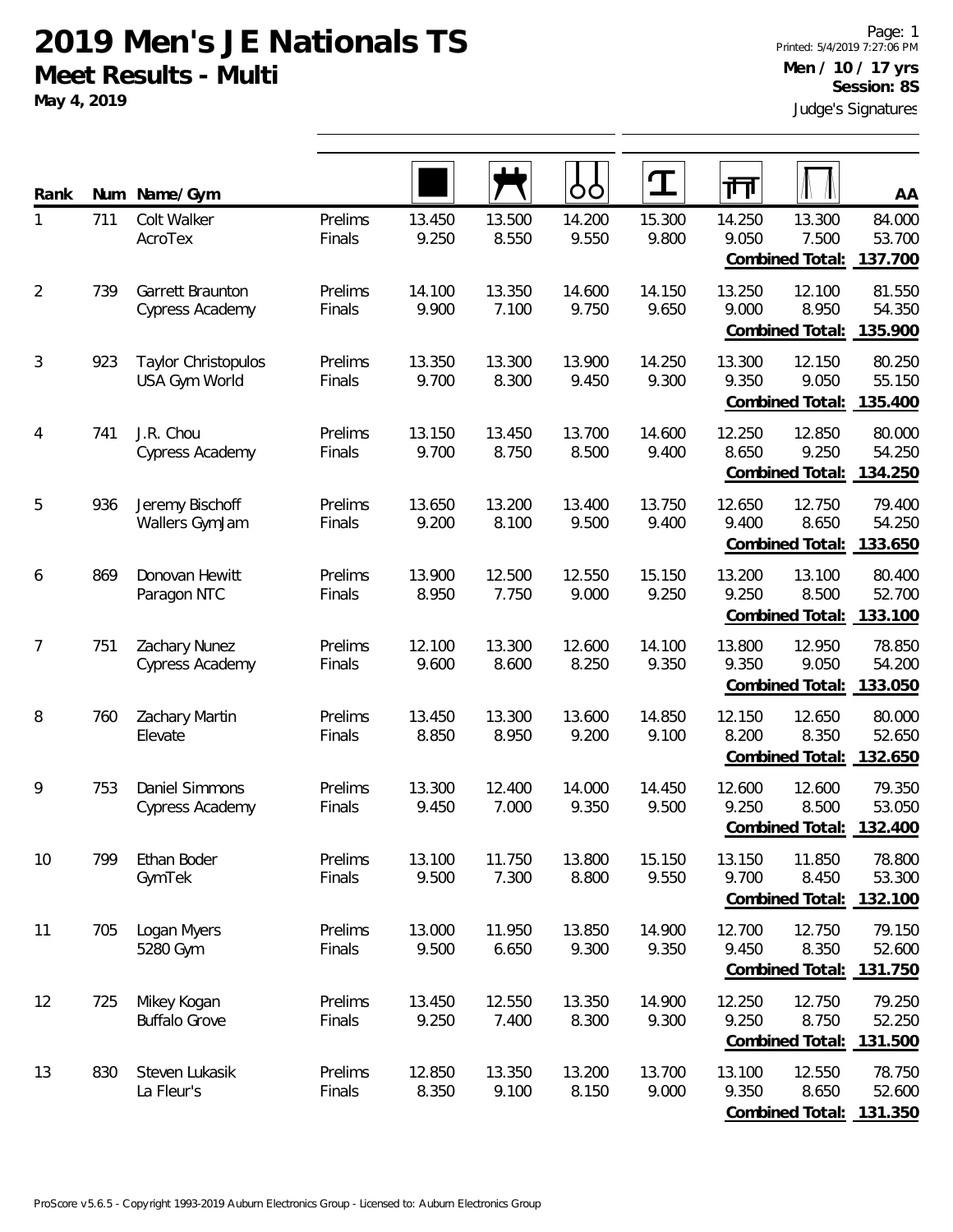**May 4, 2019**

| Rank | Num | Name/Gym                           |                   |                 |                 | OO              | $\mathbf T$     | 帀               |                                            | AA                          |
|------|-----|------------------------------------|-------------------|-----------------|-----------------|-----------------|-----------------|-----------------|--------------------------------------------|-----------------------------|
| 14   | 933 | Noah Newfeld<br><b>WOGA</b>        | Prelims<br>Finals | 11.850<br>9.100 | 13.200<br>8.050 | 13.750<br>8.650 | 13.250<br>9.400 | 12.450<br>9.600 | 12.350<br>8.850<br>Combined Total:         | 76.850<br>53.650<br>130.500 |
| 15   | 926 | Colin Wingrove<br>USA Gym World    | Prelims<br>Finals | 11.800<br>9.650 | 12.450<br>7.350 | 13.900<br>9.150 | 14.150<br>9.050 | 12.600<br>8.800 | 12.500<br>8.100<br>Combined Total:         | 77.400<br>52.100<br>129.500 |
| 16   | 732 | Noah Duran<br>Champions TX         | Prelims<br>Finals | 12.400<br>9.200 | 12.500<br>9.150 | 13.450<br>9.350 | 12.550<br>9.550 | 12.150<br>9.550 | 10.700<br>8.600<br>Combined Total:         | 73.750<br>55.400<br>129.150 |
| 17   | 721 | Kameron Nelson<br>Arrow            | Prelims<br>Finals | 13.400<br>9.700 | 12.100<br>7.400 | 12.800<br>8.200 | 14.200<br>9.300 | 12.550<br>9.200 | 11.800<br>8.400<br><b>Combined Total:</b>  | 76.850<br>52.200<br>129.050 |
| 18   | 863 | James Friedman<br><b>OMEGA Gym</b> | Prelims<br>Finals | 13.250<br>9.450 | 12.850<br>7.750 | 13.700<br>9.000 | 13.400<br>8.250 | 12.150<br>8.650 | 11.750<br>8.450<br>Combined Total:         | 77.100<br>51.550<br>128.650 |
| 19   | 714 | Robbie Shamp<br>All Star Gym       | Prelims<br>Finals | 13.650<br>8.500 | 12.150<br>7.250 | 12.000<br>8.700 | 14.500<br>9.550 | 12.800<br>8.900 | 12.450<br>8.150<br>Combined Total:         | 77.550<br>51.050<br>128.600 |
| 20   | 790 | Sam Phillips<br>Gym Olympica       | Prelims<br>Finals | 13.500<br>9.200 | 10.550<br>7.150 | 12.800<br>8.200 | 13.700<br>9.300 | 12.550<br>8.700 | 12.850<br>9.400<br>Combined Total:         | 75.950<br>51.950<br>127.900 |
| 21   | 717 | Kazuki Hayashi<br>Apollo VA        | Prelims<br>Finals | 13.250<br>9.150 | 12.450<br>8.100 | 13.150<br>7.550 | 13.600<br>9.200 | 12.100<br>9.350 | 11.600<br>8.250<br>Combined Total:         | 76.150<br>51.600<br>127.750 |
| 22   | 837 | Evan Ng<br>Lakeshore               | Prelims<br>Finals | 12.250<br>9.600 | 11.900<br>7.850 | 12.550<br>8.200 | 14.200<br>9.300 | 12.550<br>8.300 | 12.700<br>8.250<br>Combined Total:         | 76.150<br>51.500<br>127.650 |
| 23   | 915 | Travis Wong<br>TAG USA             | Prelims<br>Finals | 12.800<br>8.200 | 12.050<br>6.950 | 12.700<br>8.750 | 13.150<br>9.150 | 13.400<br>9.300 | 11.950<br>9.050<br>Combined Total:         | 76.050<br>51.400<br>127.450 |
| 24   | 892 | Evan Bock<br><b>SCATS</b>          | Prelims<br>Finals | 13.600<br>8.600 | 11.200<br>7.900 | 12.700<br>8.300 | 13.650<br>9.150 | 12.250<br>8.650 | 12.450<br>8.600<br>Combined Total:         | 75.850<br>51.200<br>127.050 |
| 25   | 720 | Matthew Sulham<br>Apollo VA        | Prelims<br>Finals | 13.050<br>8.650 | 11.500<br>6.750 | 12.850<br>8.150 | 13.750<br>9.350 | 12.800<br>9.150 | 11.950<br>8.150<br>Combined Total:         | 75.900<br>50.200<br>126.100 |
| 26   | 733 | Mauricio Gago<br>Champions TX      | Prelims<br>Finals | 12.300<br>8.300 | 11.050<br>7.650 | 12.950<br>8.400 | 13.450<br>9.100 | 12.400<br>9.100 | 12.200<br>8.900<br>Combined Total: 125.800 | 74.350<br>51.450            |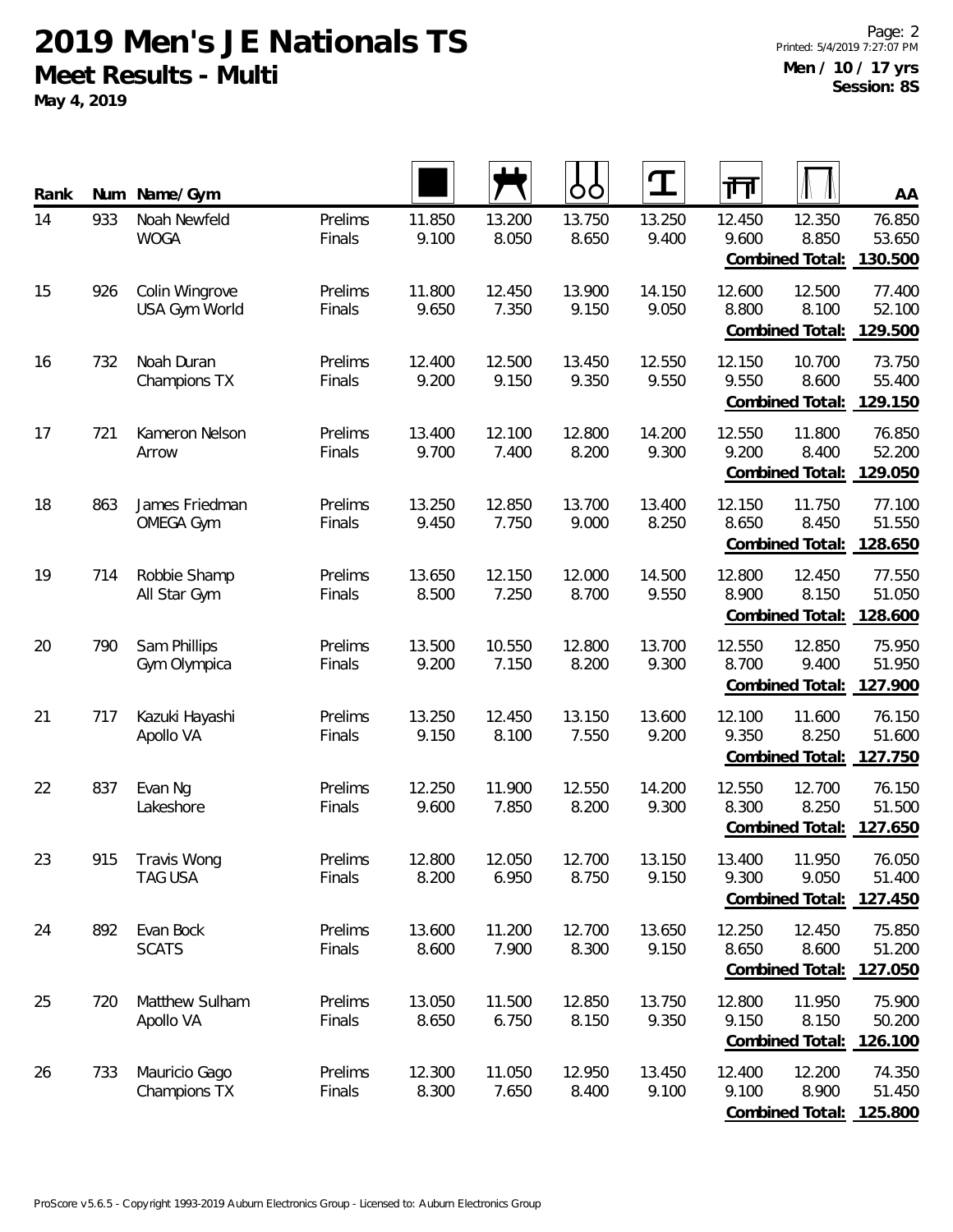**May 4, 2019**

| Rank | Num | Name/Gym                                |                   |                 |                 | O               | ${\bf T}$       | गंग                                                           | AA                          |
|------|-----|-----------------------------------------|-------------------|-----------------|-----------------|-----------------|-----------------|---------------------------------------------------------------|-----------------------------|
| 27   | 730 | Nate Warren<br>Centre Elite             | Prelims<br>Finals | 12.650<br>8.550 | 12.150<br>7.500 | 12.750<br>7.900 | 13.150<br>8.950 | 11.900<br>12.650<br>8.750<br>8.550<br>Combined Total:         | 75.250<br>50.200<br>125.450 |
| 28   | 884 | Harrison Andary<br>Queen City           | Prelims<br>Finals | 11.850<br>9.100 | 11.300<br>7.700 | 12.050<br>7.450 | 14.200<br>9.200 | 12.900<br>12.400<br>8.300<br>8.450<br>Combined Total:         | 74.700<br>50.200<br>124.900 |
| 29   | 927 | Maxim Ryzhuk<br>Vitaly Scherbo          | Prelims<br>Finals | 12.850<br>8.450 | 11.200<br>8.300 | 12.050<br>8.550 | 13.650<br>9.150 | 12.400<br>12.150<br>7.050<br>9.050<br><b>Combined Total:</b>  | 74.300<br>50.550<br>124.850 |
| 30   | 834 | Sebastian Ingersoll<br>Lakeshore        | Prelims<br>Finals | 13.200<br>9.150 | 10.950<br>6.750 | 13.100<br>7.500 | 13.900<br>9.100 | 11.950<br>12.450<br>8.250<br>8.050<br>Combined Total:         | 75.550<br>48.800<br>124.350 |
| 31   | 905 | Max Von Hapsburg<br>Star Center         | Prelims<br>Finals | 12.400<br>8.450 | 8.900<br>7.900  | 14.050<br>9.100 | 12.650<br>8.900 | 12.550<br>12.200<br>8.200<br>8.850<br>Combined Total:         | 72.750<br>51.400<br>124.150 |
| 32   | 937 | Julian Brutchin-Roose<br>Wallers GymJam | Prelims<br>Finals | 11.850<br>8.450 | 12.100<br>6.800 | 12.550<br>7.400 | 14.350<br>8.900 | 11.850<br>12.150<br>8.650<br>8.450<br>Combined Total:         | 74.850<br>48.650<br>123.500 |
| 33   | 816 | Tyler Rockwood<br><b>Hocking Valley</b> | Prelims<br>Finals | 11.500<br>6.150 | 12.750<br>7.900 | 12.850<br>8.250 | 13.050<br>9.250 | 12.800<br>10.950<br>9.350<br>8.600<br>Combined Total:         | 73.900<br>49.500<br>123.400 |
| 34   | 771 | Kyden Martinez<br>Eyas Gym              | Prelims<br>Finals | 12.300<br>8.350 | 11.100<br>8.350 | 12.150<br>8.700 | 13.600<br>9.250 | 12.750<br>10.900<br>9.200<br>6.650<br>Combined Total:         | 72.800<br>50.500<br>123.300 |
| 35   | 828 | Collin Cunane<br>KMC Gym PA             | Prelims<br>Finals | 12.000<br>8.850 | 12.600<br>6.100 | 12.350<br>7.250 | 13.500<br>8.900 | 12.250<br>12.300<br>8.400<br>8.750<br>Combined Total:         | 75.000<br>48.250<br>123.250 |
| 36   | 806 | Ahmir Postell<br>Gymstrada              | Prelims<br>Finals | 12.850<br>8.350 | 10.800<br>5.400 | 13.300<br>8.750 | 12.850<br>8.750 | 11.850<br>12.300<br>9.000<br>8.900<br>Combined Total: 123.100 | 73.950<br>49.150            |
| 37   | 924 | Cole Nicolson<br>USA Gym World          | Prelims<br>Finals | 12.500<br>9.000 | 11.900<br>7.100 | 13.350<br>7.900 | 11.850<br>9.250 | 10.650<br>12.400<br>8.250<br>8.750<br>Combined Total:         | 72.650<br>50.250<br>122.900 |
| 38   | 899 | Caleb Hickey<br>Sandhills               | Prelims<br>Finals | 12.700<br>8.650 | 11.550<br>6.250 | 12.900<br>8.000 | 12.700<br>9.150 | 12.050<br>11.250<br>9.200<br>7.800<br>Combined Total:         | 73.150<br>49.050<br>122.200 |
| 39   | 889 | Colin Milson<br>Ridgewood               | Prelims<br>Finals | 10.800<br>8.250 | 8.800<br>7.200  | 13.550<br>8.350 | 12.400<br>8.650 | 12.650<br>11.500<br>8.800<br>8.200<br>Combined Total:         | 69.700<br>49.450<br>119.150 |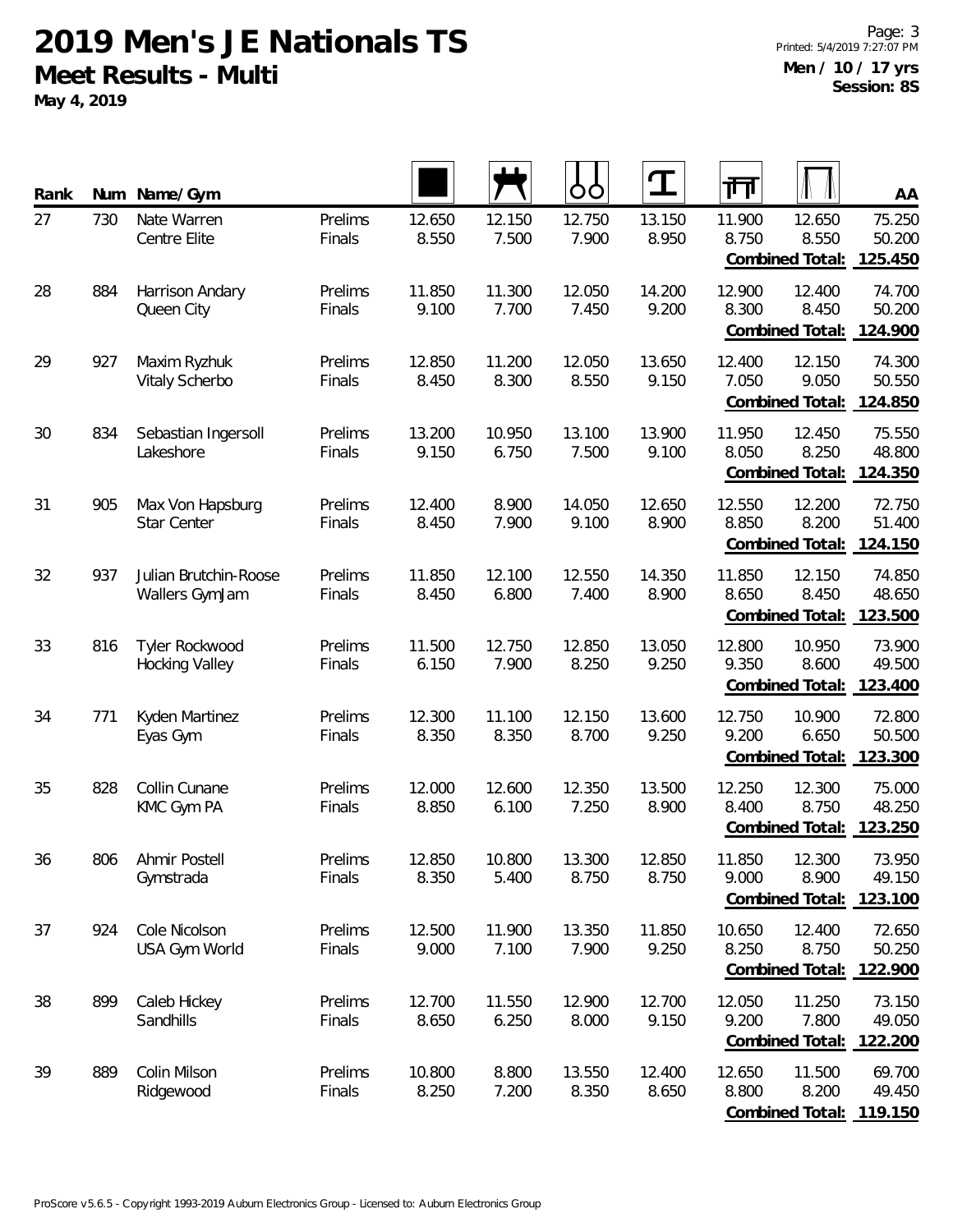**2019 Men's JE Nationals TS Meet Results - Multi May 4, 2019**

| Rank | Num | Name/Gym     |         |        | $\mathbf{H}$ |       |        | ता     |                 | AA     |
|------|-----|--------------|---------|--------|--------------|-------|--------|--------|-----------------|--------|
| 40   | 770 | Lucas Lorber | Prelims | 12.900 | 10.350       | 0.000 | 12.650 | 12.450 | 12.550          | 60.900 |
|      |     | Eyas Gym     | Finals  | 8.900  | 7.500        | 0.000 | 9.400  | 0.000  | 8.400           | 34.200 |
|      |     |              |         |        |              |       |        |        | Combined Total: | 95.100 |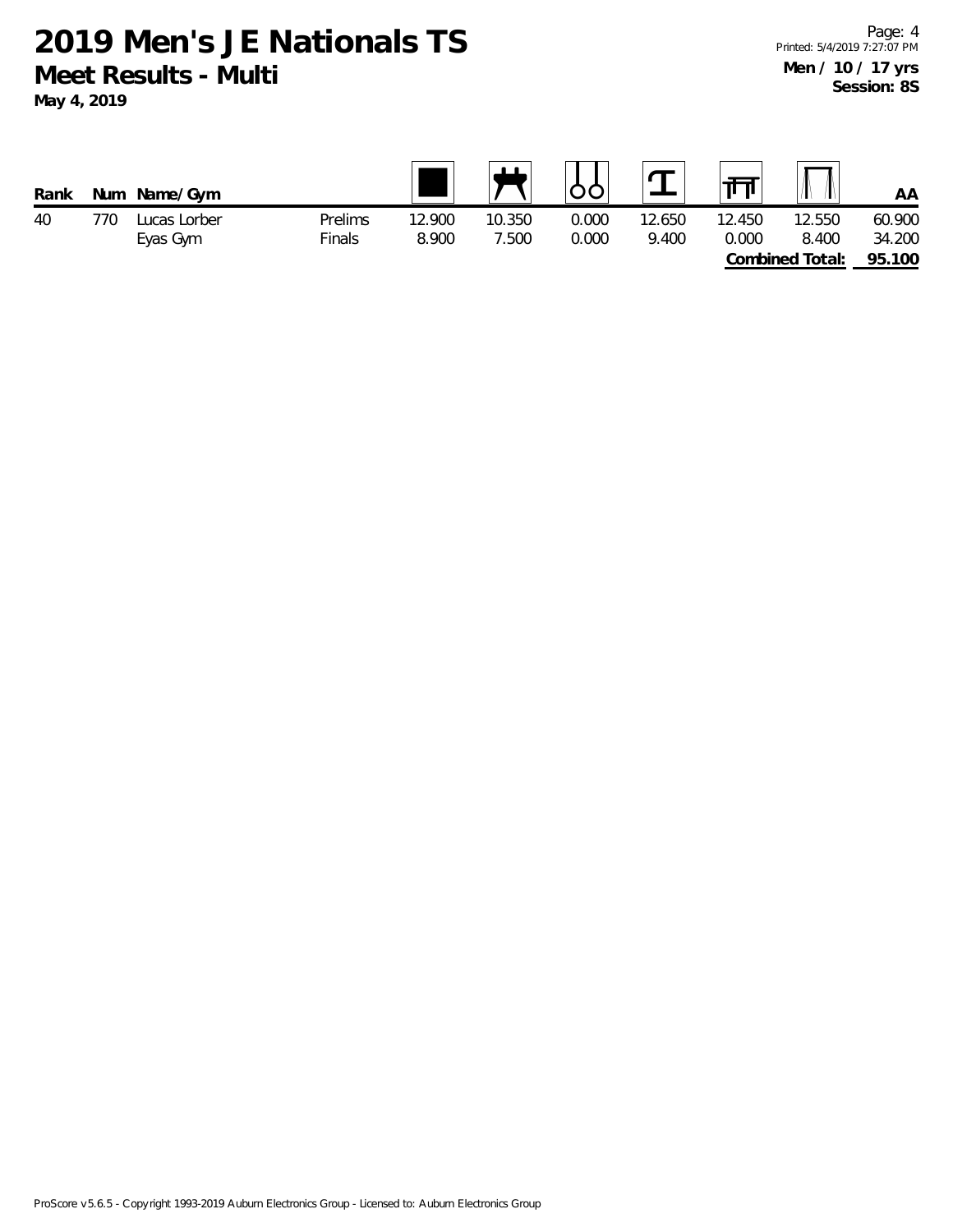**May 4, 2019**

#1 = 2019 Men's JE Nationals TS: 100% #2 = 2019 Men's JO Nationals: 100%

|                |     | $Z = Z013$ ivicits JO inductions. 10070 |                        |        |       |        |
|----------------|-----|-----------------------------------------|------------------------|--------|-------|--------|
| Place          | Num | Name                                    | Gym                    | #2     | #1    | Score  |
| 1              | 739 | Garrett Braunton                        | Cypress Academy        | 14.100 | 9.900 | 24.000 |
| 2              | 721 | Kameron Nelson                          | Arrow                  | 13.400 | 9.700 | 23.100 |
| 3              | 923 | Taylor Christopulos                     | USA Gym World          | 13.350 | 9.700 | 23.050 |
| 4T             | 741 | J.R. Chou                               | Cypress Academy        | 13.150 | 9.700 | 22.850 |
| 4T             | 869 | Donovan Hewitt                          | Paragon NTC            | 13.900 | 8.950 | 22.850 |
| 4T             | 936 | Jeremy Bischoff                         | Wallers GymJam         | 13.650 | 9.200 | 22.850 |
| $\overline{7}$ | 753 | Daniel Simmons                          | <b>Cypress Academy</b> | 13.300 | 9.450 | 22.750 |
| 8T             | 711 | Colt Walker                             | AcroTex                | 13.450 | 9.250 | 22.700 |
| 8T             | 725 | Mikey Kogan                             | <b>Buffalo Grove</b>   | 13.450 | 9.250 | 22.700 |
| 8T             | 790 | Sam Phillips                            | Gym Olympica           | 13.500 | 9.200 | 22.700 |
| 8T             | 863 | James Friedman                          | <b>OMEGA Gym</b>       | 13.250 | 9.450 | 22.700 |
| 12             | 799 | Ethan Boder                             | GymTek                 | 13.100 | 9.500 | 22.600 |
| 13             | 705 | Logan Myers                             | 5280 Gym               | 13.000 | 9.500 | 22.500 |
| 14             | 717 | Kazuki Hayashi                          | Apollo VA              | 13.250 | 9.150 | 22.400 |
| 15             | 834 | Sebastian Ingersoll                     | Lakeshore              | 13.200 | 9.150 | 22.350 |
| 16             | 760 | Zachary Martin                          | Elevate                | 13.450 | 8.850 | 22.300 |
| 17             | 892 | Evan Bock                               | <b>SCATS</b>           | 13.600 | 8.600 | 22.200 |
| 18             | 714 | Robbie Shamp                            | All Star Gym           | 13.650 | 8.500 | 22.150 |
| 19             | 837 | Evan Ng                                 | Lakeshore              | 12.250 | 9.600 | 21.850 |
| 20             | 770 | Lucas Lorber                            | Eyas Gym               | 12.900 | 8.900 | 21.800 |
| 21T            | 751 | Zachary Nunez                           | <b>Cypress Academy</b> | 12.100 | 9.600 | 21.700 |
| 21T            | 720 | Matthew Sulham                          | Apollo VA              | 13.050 | 8.650 | 21.700 |
| 23             | 732 | Noah Duran                              | Champions TX           | 12.400 | 9.200 | 21.600 |
| 24             | 924 | Cole Nicolson                           | USA Gym World          | 12.500 | 9.000 | 21.500 |
| 25             | 926 | Colin Wingrove                          | USA Gym World          | 11.800 | 9.650 | 21.450 |
| 26             | 899 | Caleb Hickey                            | Sandhills              | 12.700 | 8.650 | 21.350 |
| 27             | 927 | Maxim Ryzhuk                            | Vitaly Scherbo         | 12.850 | 8.450 | 21.300 |
| 28T            | 806 | Ahmir Postell                           | Gymstrada              | 12.850 | 8.350 | 21.200 |
| 28T            | 830 | Steven Lukasik                          | La Fleur's             | 12.850 | 8.350 | 21.200 |
| 28T            | 730 | Nate Warren                             | Centre Elite           | 12.650 | 8.550 | 21.200 |
| 31             | 915 | Travis Wong                             | TAG USA                | 12.800 | 8.200 | 21.000 |
| 32T            | 884 | Harrison Andary                         | Queen City             | 11.850 | 9.100 | 20.950 |
| 32T            | 933 | Noah Newfeld                            | <b>WOGA</b>            | 11.850 | 9.100 | 20.950 |
| 34T            | 828 | Collin Cunane                           | KMC Gym PA             | 12.000 | 8.850 | 20.850 |
| 34T            | 905 | Max Von Hapsburg                        | Star Center            | 12.400 | 8.450 | 20.850 |
| 36             | 771 | Kyden Martinez                          | Eyas Gym               | 12.300 | 8.350 | 20.650 |
| 37             | 733 | Mauricio Gago                           | Champions TX           | 12.300 | 8.300 | 20.600 |
| 38             | 937 | Julian Brutchin-Roose                   | Wallers GymJam         | 11.850 | 8.450 | 20.300 |
| 39             | 889 | Colin Milson                            | Ridgewood              | 10.800 | 8.250 | 19.050 |
| 40             | 816 | Tyler Rockwood                          | <b>Hocking Valley</b>  | 11.500 | 6.150 | 17.650 |
|                |     |                                         |                        |        |       |        |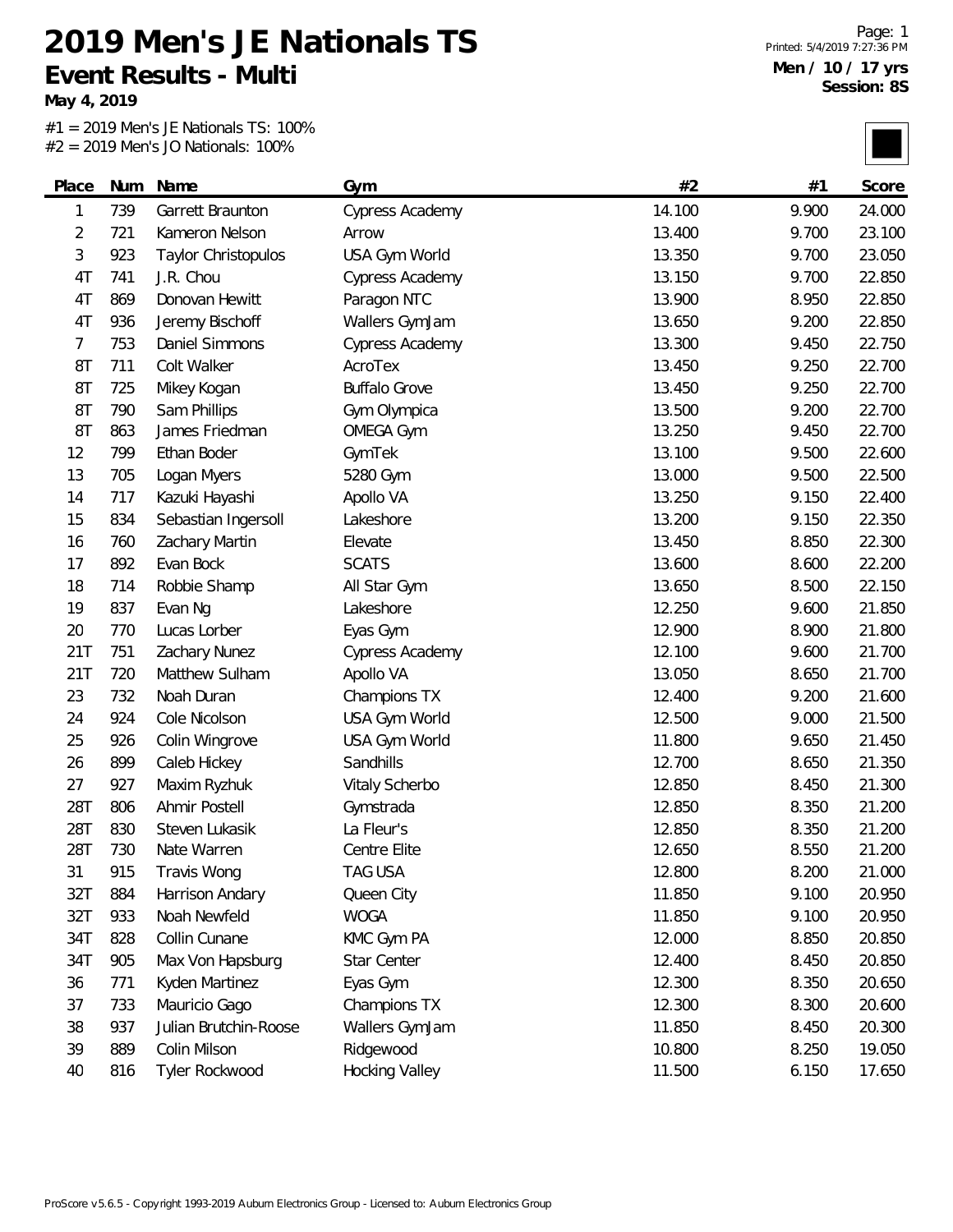**May 4, 2019**

 $\overline{\phantom{0}}$ 

#1 = 2019 Men's JE Nationals TS: 100% #2 = 2019 Men's JO Nationals: 100%

|                |     | $2017$ $10011330$ $1001011013$ . |                        |        |       | $\mathbf{I}$ |
|----------------|-----|----------------------------------|------------------------|--------|-------|--------------|
| Place          | Num | Name                             | Gym                    | #2     | #1    | Score        |
| 1              | 830 | Steven Lukasik                   | La Fleur's             | 13.350 | 9.100 | 22.450       |
| $\overline{2}$ | 760 | Zachary Martin                   | Elevate                | 13.300 | 8.950 | 22.250       |
| 3              | 741 | J.R. Chou                        | <b>Cypress Academy</b> | 13.450 | 8.750 | 22.200       |
| 4              | 711 | Colt Walker                      | AcroTex                | 13.500 | 8.550 | 22.050       |
| 5              | 751 | Zachary Nunez                    | Cypress Academy        | 13.300 | 8.600 | 21.900       |
| 6              | 732 | Noah Duran                       | Champions TX           | 12.500 | 9.150 | 21.650       |
| 7              | 923 | Taylor Christopulos              | USA Gym World          | 13.300 | 8.300 | 21.600       |
| 8              | 936 | Jeremy Bischoff                  | Wallers GymJam         | 13.200 | 8.100 | 21.300       |
| 9              | 933 | Noah Newfeld                     | <b>WOGA</b>            | 13.200 | 8.050 | 21.250       |
| 10             | 816 | Tyler Rockwood                   | <b>Hocking Valley</b>  | 12.750 | 7.900 | 20.650       |
| 11             | 863 | James Friedman                   | <b>OMEGA Gym</b>       | 12.850 | 7.750 | 20.600       |
| 12             | 717 | Kazuki Hayashi                   | Apollo VA              | 12.450 | 8.100 | 20.550       |
| 13             | 739 | Garrett Braunton                 | Cypress Academy        | 13.350 | 7.100 | 20.450       |
| 14             | 869 | Donovan Hewitt                   | Paragon NTC            | 12.500 | 7.750 | 20.250       |
| 15             | 725 | Mikey Kogan                      | <b>Buffalo Grove</b>   | 12.550 | 7.400 | 19.950       |
| 16             | 926 | Colin Wingrove                   | USA Gym World          | 12.450 | 7.350 | 19.800       |
| 17             | 837 | Evan Ng                          | Lakeshore              | 11.900 | 7.850 | 19.750       |
| 18             | 730 | Nate Warren                      | Centre Elite           | 12.150 | 7.500 | 19.650       |
| <b>19T</b>     | 721 | Kameron Nelson                   | Arrow                  | 12.100 | 7.400 | 19.500       |
| <b>19T</b>     | 927 | Maxim Ryzhuk                     | Vitaly Scherbo         | 11.200 | 8.300 | 19.500       |
| 21             | 771 | Kyden Martinez                   | Eyas Gym               | 11.100 | 8.350 | 19.450       |
| 22T            | 714 | Robbie Shamp                     | All Star Gym           | 12.150 | 7.250 | 19.400       |
| 22T            | 753 | Daniel Simmons                   | <b>Cypress Academy</b> | 12.400 | 7.000 | 19.400       |
| 24             | 892 | Evan Bock                        | <b>SCATS</b>           | 11.200 | 7.900 | 19.100       |
| 25             | 799 | Ethan Boder                      | GymTek                 | 11.750 | 7.300 | 19.050       |
| 26T            | 884 | Harrison Andary                  | Queen City             | 11.300 | 7.700 | 19.000       |
| 26T            | 915 | Travis Wong                      | <b>TAG USA</b>         | 12.050 | 6.950 | 19.000       |
| 26T            | 924 | Cole Nicolson                    | USA Gym World          | 11.900 | 7.100 | 19.000       |
| 29             | 937 | Julian Brutchin-Roose            | Wallers GymJam         | 12.100 | 6.800 | 18.900       |
| 30T            | 733 | Mauricio Gago                    | Champions TX           | 11.050 | 7.650 | 18.700       |
| 30T            | 828 | Collin Cunane                    | KMC Gym PA             | 12.600 | 6.100 | 18.700       |
| 32             | 705 | Logan Myers                      | 5280 Gym               | 11.950 | 6.650 | 18.600       |
| 33             | 720 | Matthew Sulham                   | Apollo VA              | 11.500 | 6.750 | 18.250       |
| 34             | 770 | Lucas Lorber                     | Eyas Gym               | 10.350 | 7.500 | 17.850       |
| 35             | 899 | Caleb Hickey                     | Sandhills              | 11.550 | 6.250 | 17.800       |
| 36T            | 790 | Sam Phillips                     | Gym Olympica           | 10.550 | 7.150 | 17.700       |
| 36T            | 834 | Sebastian Ingersoll              | Lakeshore              | 10.950 | 6.750 | 17.700       |
| 38             | 905 | Max Von Hapsburg                 | Star Center            | 8.900  | 7.900 | 16.800       |
| 39             | 806 | Ahmir Postell                    | Gymstrada              | 10.800 | 5.400 | 16.200       |
| 40             | 889 | Colin Milson                     | Ridgewood              | 8.800  | 7.200 | 16.000       |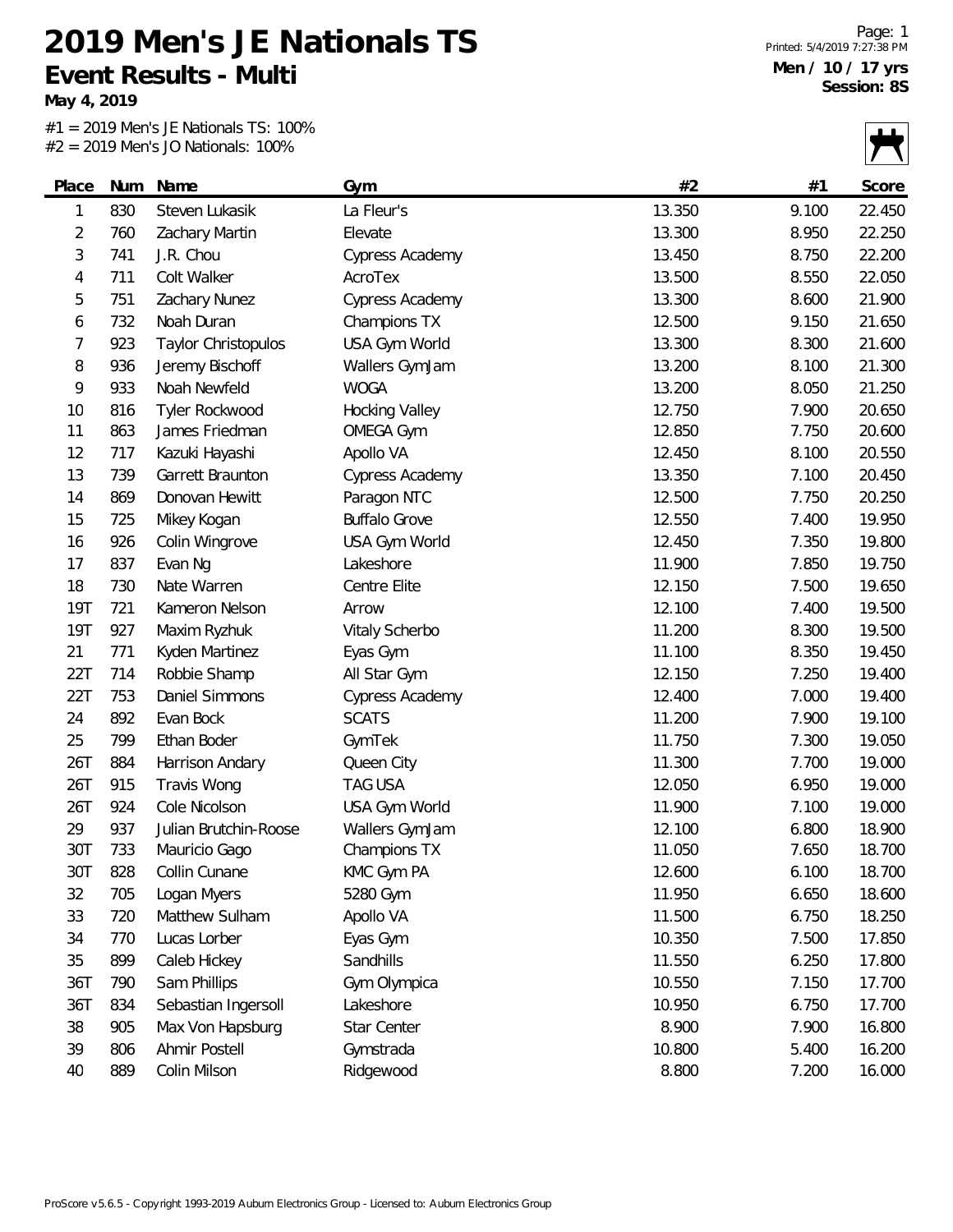**May 4, 2019**

 $\overline{\phantom{0}}$ 

#1 = 2019 Men's JE Nationals TS: 100% #2 = 2019 Men's JO Nationals: 100%

|           |     |                       |                        |        |       | $\cup$ |
|-----------|-----|-----------------------|------------------------|--------|-------|--------|
| Place     | Num | Name                  | Gym                    | #2     | #1    | Score  |
| 1         | 739 | Garrett Braunton      | <b>Cypress Academy</b> | 14.600 | 9.750 | 24.350 |
| 2         | 711 | Colt Walker           | AcroTex                | 14.200 | 9.550 | 23.750 |
| 3T        | 753 | Daniel Simmons        | Cypress Academy        | 14.000 | 9.350 | 23.350 |
| 3T        | 923 | Taylor Christopulos   | USA Gym World          | 13.900 | 9.450 | 23.350 |
| 5T        | 705 | Logan Myers           | 5280 Gym               | 13.850 | 9.300 | 23.150 |
| 5T        | 905 | Max Von Hapsburg      | Star Center            | 14.050 | 9.100 | 23.150 |
| 7         | 926 | Colin Wingrove        | USA Gym World          | 13.900 | 9.150 | 23.050 |
| 8         | 936 | Jeremy Bischoff       | Wallers GymJam         | 13.400 | 9.500 | 22.900 |
| 9T        | 732 | Noah Duran            | Champions TX           | 13.450 | 9.350 | 22.800 |
| <b>9T</b> | 760 | Zachary Martin        | Elevate                | 13.600 | 9.200 | 22.800 |
| 11        | 863 | James Friedman        | <b>OMEGA Gym</b>       | 13.700 | 9.000 | 22.700 |
| 12        | 799 | Ethan Boder           | GymTek                 | 13.800 | 8.800 | 22.600 |
| 13        | 933 | Noah Newfeld          | <b>WOGA</b>            | 13.750 | 8.650 | 22.400 |
| 14        | 741 | J.R. Chou             | <b>Cypress Academy</b> | 13.700 | 8.500 | 22.200 |
| 15        | 806 | Ahmir Postell         | Gymstrada              | 13.300 | 8.750 | 22.050 |
| 16        | 889 | Colin Milson          | Ridgewood              | 13.550 | 8.350 | 21.900 |
| 17        | 725 | Mikey Kogan           | <b>Buffalo Grove</b>   | 13.350 | 8.300 | 21.650 |
| 18        | 869 | Donovan Hewitt        | Paragon NTC            | 12.550 | 9.000 | 21.550 |
| 19        | 915 | Travis Wong           | <b>TAG USA</b>         | 12.700 | 8.750 | 21.450 |
| 20T       | 733 | Mauricio Gago         | Champions TX           | 12.950 | 8.400 | 21.350 |
| 20T       | 830 | Steven Lukasik        | La Fleur's             | 13.200 | 8.150 | 21.350 |
| 22        | 924 | Cole Nicolson         | USA Gym World          | 13.350 | 7.900 | 21.250 |
| 23        | 816 | Tyler Rockwood        | <b>Hocking Valley</b>  | 12.850 | 8.250 | 21.100 |
| 24T       | 720 | Matthew Sulham        | Apollo VA              | 12.850 | 8.150 | 21.000 |
| 24T       | 721 | Kameron Nelson        | Arrow                  | 12.800 | 8.200 | 21.000 |
| 24T       | 790 | Sam Phillips          | Gym Olympica           | 12.800 | 8.200 | 21.000 |
| 24T       | 892 | Evan Bock             | <b>SCATS</b>           | 12.700 | 8.300 | 21.000 |
| 28        | 899 | Caleb Hickey          | Sandhills              | 12.900 | 8.000 | 20.900 |
| 29T       | 751 | Zachary Nunez         | Cypress Academy        | 12.600 | 8.250 | 20.850 |
| 29T       | 771 | Kyden Martinez        | Eyas Gym               | 12.150 | 8.700 | 20.850 |
| 31        | 837 | Evan Ng               | Lakeshore              | 12.550 | 8.200 | 20.750 |
| 32T       | 714 | Robbie Shamp          | All Star Gym           | 12.000 | 8.700 | 20.700 |
| 32T       | 717 | Kazuki Hayashi        | Apollo VA              | 13.150 | 7.550 | 20.700 |
| 34        | 730 | Nate Warren           | Centre Elite           | 12.750 | 7.900 | 20.650 |
| 35T       | 834 | Sebastian Ingersoll   | Lakeshore              | 13.100 | 7.500 | 20.600 |
| 35T       | 927 | Maxim Ryzhuk          | Vitaly Scherbo         | 12.050 | 8.550 | 20.600 |
| 37        | 937 | Julian Brutchin-Roose | Wallers GymJam         | 12.550 | 7.400 | 19.950 |
| 38        | 828 | Collin Cunane         | KMC Gym PA             | 12.350 | 7.250 | 19.600 |
| 39        | 884 | Harrison Andary       | Queen City             | 12.050 | 7.450 | 19.500 |
| 40        | 770 | Lucas Lorber          | Eyas Gym               | 0.000  | 0.000 | 0.000  |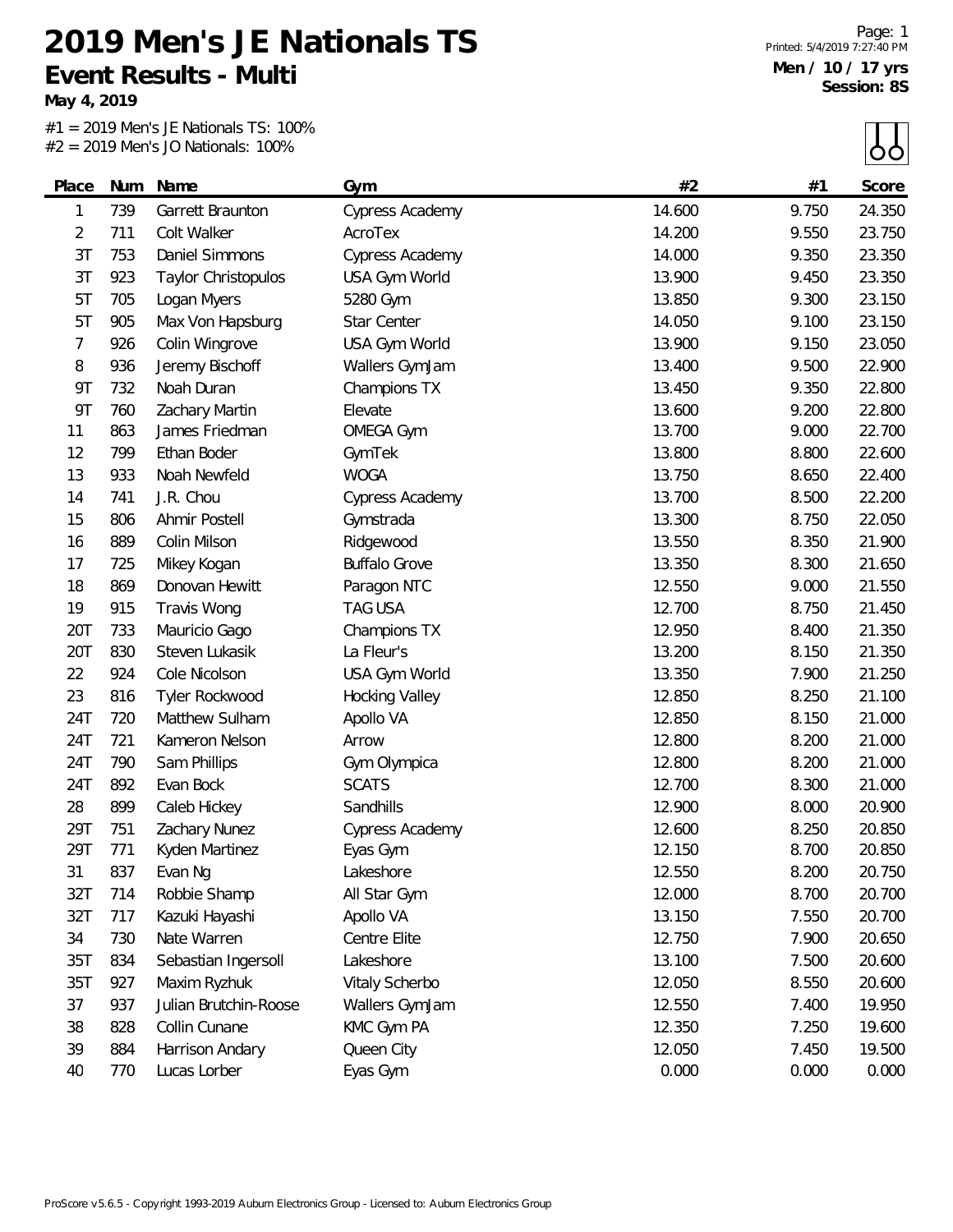**May 4, 2019**

#1 = 2019 Men's JE Nationals TS: 100% #2 = 2019 Men's JO Nationals: 100%

 $|\mathbf{T}|$ 

| Place          | Num | Name                  | Gym                   | #2     | #1    | Score  |
|----------------|-----|-----------------------|-----------------------|--------|-------|--------|
| 1              | 711 | Colt Walker           | AcroTex               | 15.300 | 9.800 | 25.100 |
| $\overline{2}$ | 799 | Ethan Boder           | GymTek                | 15.150 | 9.550 | 24.700 |
| 3              | 869 | Donovan Hewitt        | Paragon NTC           | 15.150 | 9.250 | 24.400 |
| 4              | 705 | Logan Myers           | 5280 Gym              | 14.900 | 9.350 | 24.250 |
| 5              | 725 | Mikey Kogan           | <b>Buffalo Grove</b>  | 14.900 | 9.300 | 24.200 |
| 6              | 714 | Robbie Shamp          | All Star Gym          | 14.500 | 9.550 | 24.050 |
| 7              | 741 | J.R. Chou             | Cypress Academy       | 14.600 | 9.400 | 24.000 |
| 8T             | 760 | Zachary Martin        | Elevate               | 14.850 | 9.100 | 23.950 |
| 8T             | 753 | Daniel Simmons        | Cypress Academy       | 14.450 | 9.500 | 23.950 |
| 10             | 739 | Garrett Braunton      | Cypress Academy       | 14.150 | 9.650 | 23.800 |
| 11             | 923 | Taylor Christopulos   | USA Gym World         | 14.250 | 9.300 | 23.550 |
| 12T            | 721 | Kameron Nelson        | Arrow                 | 14.200 | 9.300 | 23.500 |
| 12T            | 837 | Evan Ng               | Lakeshore             | 14.200 | 9.300 | 23.500 |
| 14             | 751 | Zachary Nunez         | Cypress Academy       | 14.100 | 9.350 | 23.450 |
| 15             | 884 | Harrison Andary       | Queen City            | 14.200 | 9.200 | 23.400 |
| 16             | 937 | Julian Brutchin-Roose | Wallers GymJam        | 14.350 | 8.900 | 23.250 |
| 17             | 926 | Colin Wingrove        | USA Gym World         | 14.150 | 9.050 | 23.200 |
| 18             | 936 | Jeremy Bischoff       | Wallers GymJam        | 13.750 | 9.400 | 23.150 |
| 19             | 720 | Matthew Sulham        | Apollo VA             | 13.750 | 9.350 | 23.100 |
| 20T            | 790 | Sam Phillips          | Gym Olympica          | 13.700 | 9.300 | 23.000 |
| 20T            | 834 | Sebastian Ingersoll   | Lakeshore             | 13.900 | 9.100 | 23.000 |
| 22             | 771 | Kyden Martinez        | Eyas Gym              | 13.600 | 9.250 | 22.850 |
| 23T            | 717 | Kazuki Hayashi        | Apollo VA             | 13.600 | 9.200 | 22.800 |
| 23T            | 892 | Evan Bock             | <b>SCATS</b>          | 13.650 | 9.150 | 22.800 |
| 23T            | 927 | Maxim Ryzhuk          | <b>Vitaly Scherbo</b> | 13.650 | 9.150 | 22.800 |
| 26             | 830 | Steven Lukasik        | La Fleur's            | 13.700 | 9.000 | 22.700 |
| 27             | 933 | Noah Newfeld          | <b>WOGA</b>           | 13.250 | 9.400 | 22.650 |
| 28             | 733 | Mauricio Gago         | Champions TX          | 13.450 | 9.100 | 22.550 |
| 29             | 828 | Collin Cunane         | KMC Gym PA            | 13.500 | 8.900 | 22.400 |
| 30T            | 816 | Tyler Rockwood        | Hocking Valley        | 13.050 | 9.250 | 22.300 |
| 30T            | 915 | Travis Wong           | TAG USA               | 13.150 | 9.150 | 22.300 |
| 32T            | 732 | Noah Duran            | Champions TX          | 12.550 | 9.550 | 22.100 |
| 32T            | 730 | Nate Warren           | Centre Elite          | 13.150 | 8.950 | 22.100 |
| 34             | 770 | Lucas Lorber          | Eyas Gym              | 12.650 | 9.400 | 22.050 |
| 35             | 899 | Caleb Hickey          | Sandhills             | 12.700 | 9.150 | 21.850 |
| 36             | 863 | James Friedman        | OMEGA Gym             | 13.400 | 8.250 | 21.650 |
| 37             | 806 | Ahmir Postell         | Gymstrada             | 12.850 | 8.750 | 21.600 |
| 38             | 905 | Max Von Hapsburg      | Star Center           | 12.650 | 8.900 | 21.550 |
| 39             | 924 | Cole Nicolson         | USA Gym World         | 11.850 | 9.250 | 21.100 |
| 40             | 889 | Colin Milson          | Ridgewood             | 12.400 | 8.650 | 21.050 |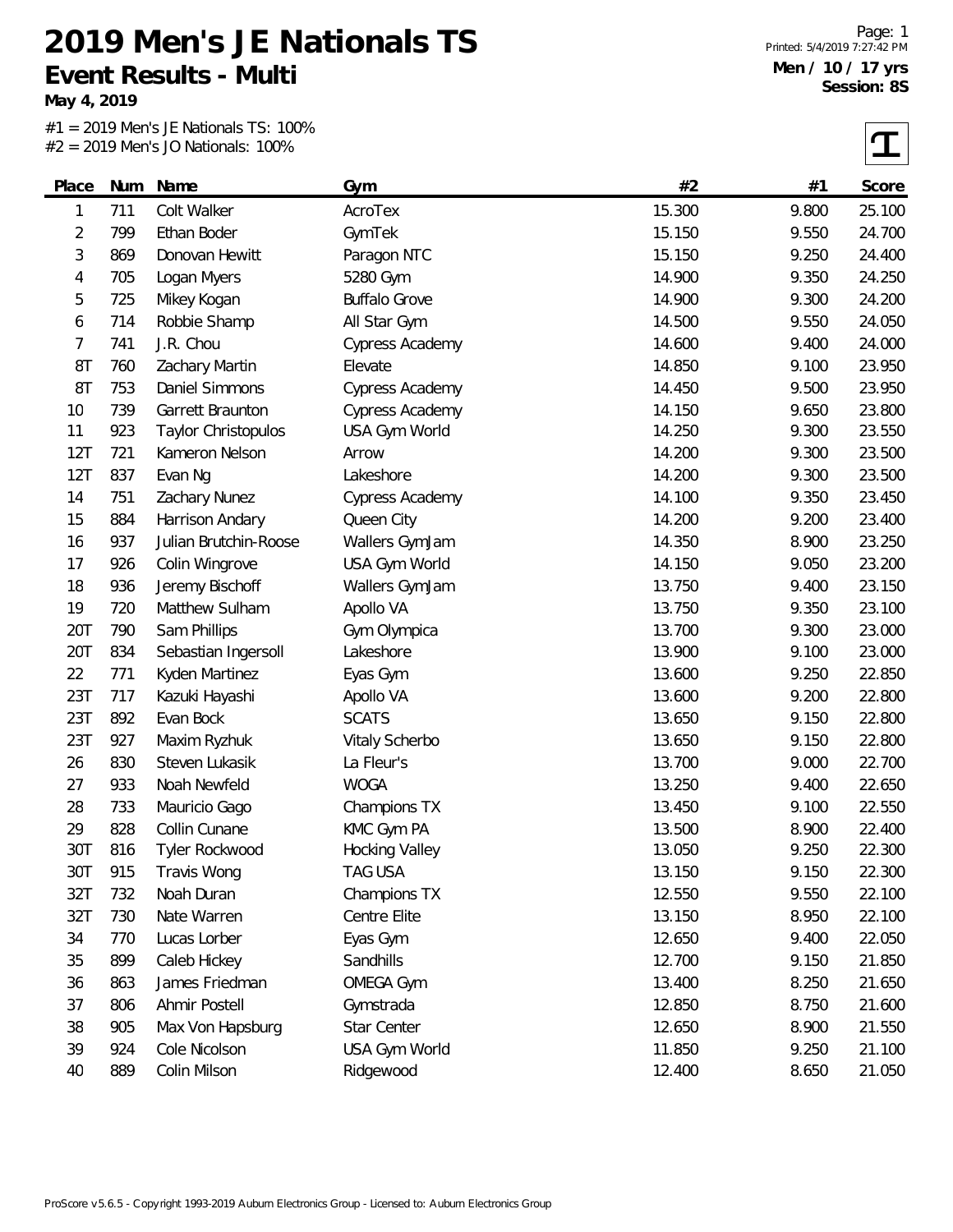**May 4, 2019**

#1 = 2019 Men's JE Nationals TS: 100%  $#2 = 2019$  Men's JO Nationals: 100%

Ŧ

|            |     | $\pi z$ - 2017 IVICITS JO NGUOHAIS. TOO 70 |                      |        |       | 14 H   |
|------------|-----|--------------------------------------------|----------------------|--------|-------|--------|
| Place      | Num | Name                                       | Gym                  | #2     | #1    | Score  |
| 1          | 711 | Colt Walker                                | AcroTex              | 14.250 | 9.050 | 23.300 |
| 2          | 751 | Zachary Nunez                              | Cypress Academy      | 13.800 | 9.350 | 23.150 |
| 3          | 799 | Ethan Boder                                | GymTek               | 13.150 | 9.700 | 22.850 |
| 4          | 915 | Travis Wong                                | <b>TAG USA</b>       | 13.400 | 9.300 | 22.700 |
| 5          | 923 | Taylor Christopulos                        | USA Gym World        | 13.300 | 9.350 | 22.650 |
| 6T         | 830 | Steven Lukasik                             | La Fleur's           | 13.100 | 9.350 | 22.450 |
| 6T         | 869 | Donovan Hewitt                             | Paragon NTC          | 13.200 | 9.250 | 22.450 |
| 8          | 739 | Garrett Braunton                           | Cypress Academy      | 13.250 | 9.000 | 22.250 |
| <b>9T</b>  | 816 | Tyler Rockwood                             | Hocking Valley       | 12.800 | 9.350 | 22.150 |
| <b>9T</b>  | 705 | Logan Myers                                | 5280 Gym             | 12.700 | 9.450 | 22.150 |
| 11T        | 933 | Noah Newfeld                               | <b>WOGA</b>          | 12.450 | 9.600 | 22.050 |
| 11T        | 936 | Jeremy Bischoff                            | Wallers GymJam       | 12.650 | 9.400 | 22.050 |
| 13T        | 720 | Matthew Sulham                             | Apollo VA            | 12.800 | 9.150 | 21.950 |
| 13T        | 771 | Kyden Martinez                             | Eyas Gym             | 12.750 | 9.200 | 21.950 |
| 15         | 753 | Daniel Simmons                             | Cypress Academy      | 12.600 | 9.250 | 21.850 |
| 16         | 721 | Kameron Nelson                             | Arrow                | 12.550 | 9.200 | 21.750 |
| 17T        | 714 | Robbie Shamp                               | All Star Gym         | 12.800 | 8.900 | 21.700 |
| 17T        | 732 | Noah Duran                                 | Champions TX         | 12.150 | 9.550 | 21.700 |
| <b>19T</b> | 725 | Mikey Kogan                                | <b>Buffalo Grove</b> | 12.250 | 9.250 | 21.500 |
| <b>19T</b> | 733 | Mauricio Gago                              | Champions TX         | 12.400 | 9.100 | 21.500 |
| 21T        | 717 | Kazuki Hayashi                             | Apollo VA            | 12.100 | 9.350 | 21.450 |
| 21T        | 889 | Colin Milson                               | Ridgewood            | 12.650 | 8.800 | 21.450 |
| 23T        | 905 | Max Von Hapsburg                           | Star Center          | 12.550 | 8.850 | 21.400 |
| 23T        | 926 | Colin Wingrove                             | USA Gym World        | 12.600 | 8.800 | 21.400 |
| 25T        | 790 | Sam Phillips                               | Gym Olympica         | 12.550 | 8.700 | 21.250 |
| 25T        | 899 | Caleb Hickey                               | Sandhills            | 12.050 | 9.200 | 21.250 |
| 27         | 884 | Harrison Andary                            | Queen City           | 12.900 | 8.300 | 21.200 |
| 28T        | 741 | J.R. Chou                                  | Cypress Academy      | 12.250 | 8.650 | 20.900 |
| 28T        | 892 | Evan Bock                                  | <b>SCATS</b>         | 12.250 | 8.650 | 20.900 |
| 30T        | 806 | Ahmir Postell                              | Gymstrada            | 11.850 | 9.000 | 20.850 |
| 30T        | 837 | Evan Ng                                    | Lakeshore            | 12.550 | 8.300 | 20.850 |
| 32         | 863 | James Friedman                             | <b>OMEGA Gym</b>     | 12.150 | 8.650 | 20.800 |
| 33T        | 730 | Nate Warren                                | Centre Elite         | 11.900 | 8.750 | 20.650 |
| 33T        | 828 | Collin Cunane                              | KMC Gym PA           | 12.250 | 8.400 | 20.650 |
| 35         | 937 | Julian Brutchin-Roose                      | Wallers GymJam       | 11.850 | 8.650 | 20.500 |
| 36         | 760 | Zachary Martin                             | Elevate              | 12.150 | 8.200 | 20.350 |
| 37         | 834 | Sebastian Ingersoll                        | Lakeshore            | 11.950 | 8.050 | 20.000 |
| 38         | 927 | Maxim Ryzhuk                               | Vitaly Scherbo       | 12.400 | 7.050 | 19.450 |
| 39         | 924 | Cole Nicolson                              | USA Gym World        | 10.650 | 8.250 | 18.900 |
| 40         | 770 | Lucas Lorber                               | Eyas Gym             | 12.450 | 0.000 | 12.450 |